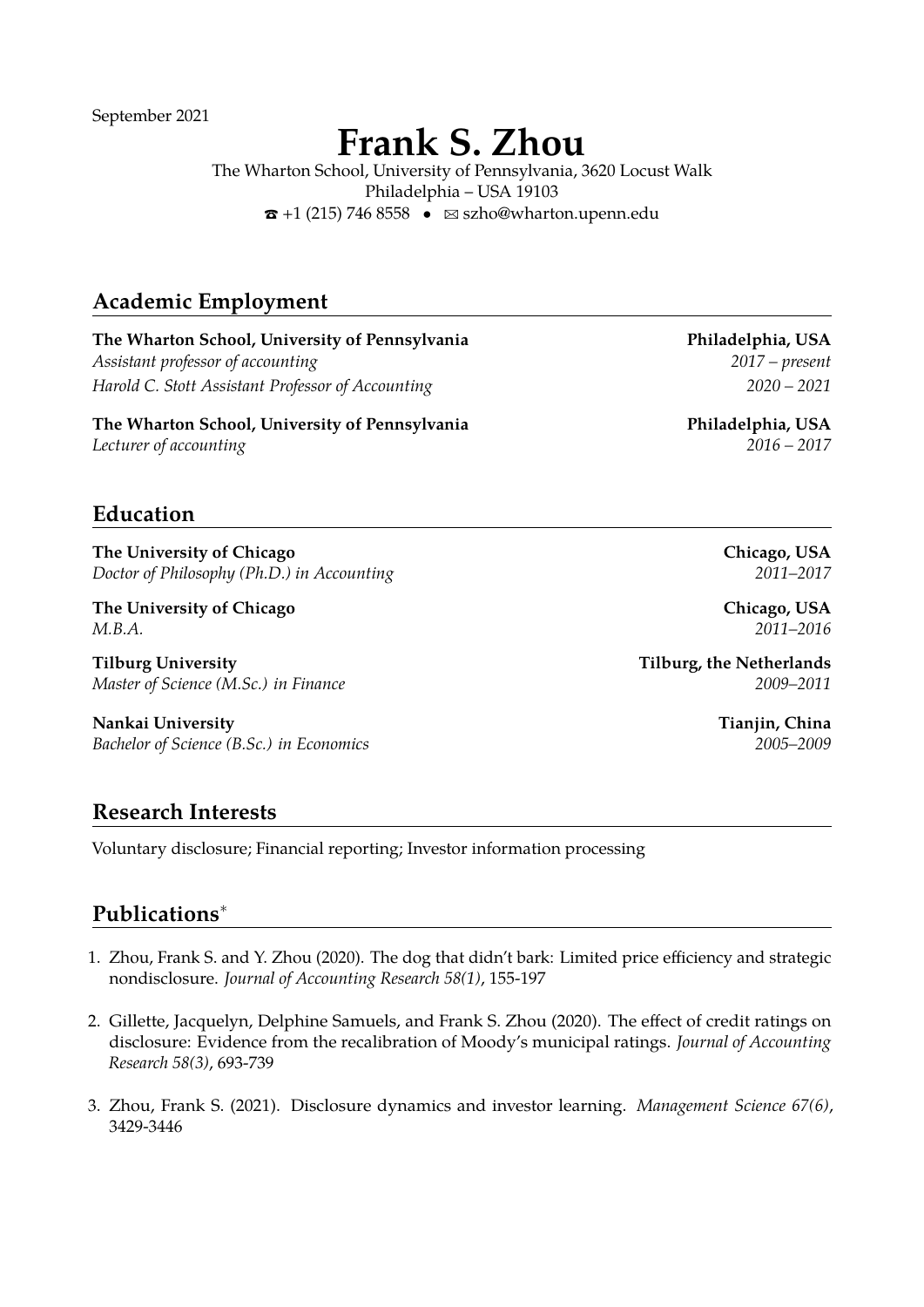- Job market paper, solicited
- Arnold Zellner Doctoral Prize
- 4. Fischer, Paul E., Chongho Kim, F. S. Zhou (2021). Disagreement about fundamentals: Measurement and consequences. *Review of Accounting Studies, forthcoming*.
- 5. Armstrong, Chris, Allison Nicoletti, F. S. Zhou (2021). Bank stock options and systemic risk *Journal of Financial Economics, forthcoming*.

# **Working Papers**<sup>∗</sup>

- 6. Disclosure and competition for limited investor resources (with Stella Park and Catherine Schrand)
- 7. Audit firm rotation and misstatements: A dynamic discrete choice approach (with Edwige Cheynel)
- 8. The dark side of reporting credibility: Evidence from intangible investments (with Griffin Geng and Cheng Zhang)
- 9. Financial reporting and employee voluntary turnover risk (with Ed deHaan and Nan Li)
- Select press: *Columbia Law School Blue Sky Blog*
- 10. Long-term information in the decision to provide a short-term forecast (with Mirko Heinle, Chongho Kim, and Daniel Taylor)
- 11. Inconsistent disclosures (with Yichang Liu and Joshua Madsen)
- 12. The cultural roots of economic expropriation (with Zhihui Gu and Wei Sun)
- *Honorable Mention for the Best Paper award at the 2021 FARS conference*
- 13. Why are voluntary disclosure decisions persistent? Evidence from a hierarchical Bayesian model (with Chongho Kim and Tanya Paul)
- 14. Regulatory amnesty: Evidence from the Municipalities Continuing Disclosure Cooperation Initiative (with Mark Maffett and Delphine Samuels)
- \*Author names in alphabetical order

# **Workshop and Conference Presentations**

- **2022**: Purdue Accounting Theory Conference (scheduled) National University of Singapore (scheduled)
- **2021**: FARS (presentation and discussion) NYU Stern Tilburg University Chinese University of Hong Kong Beijing University Hong Kong University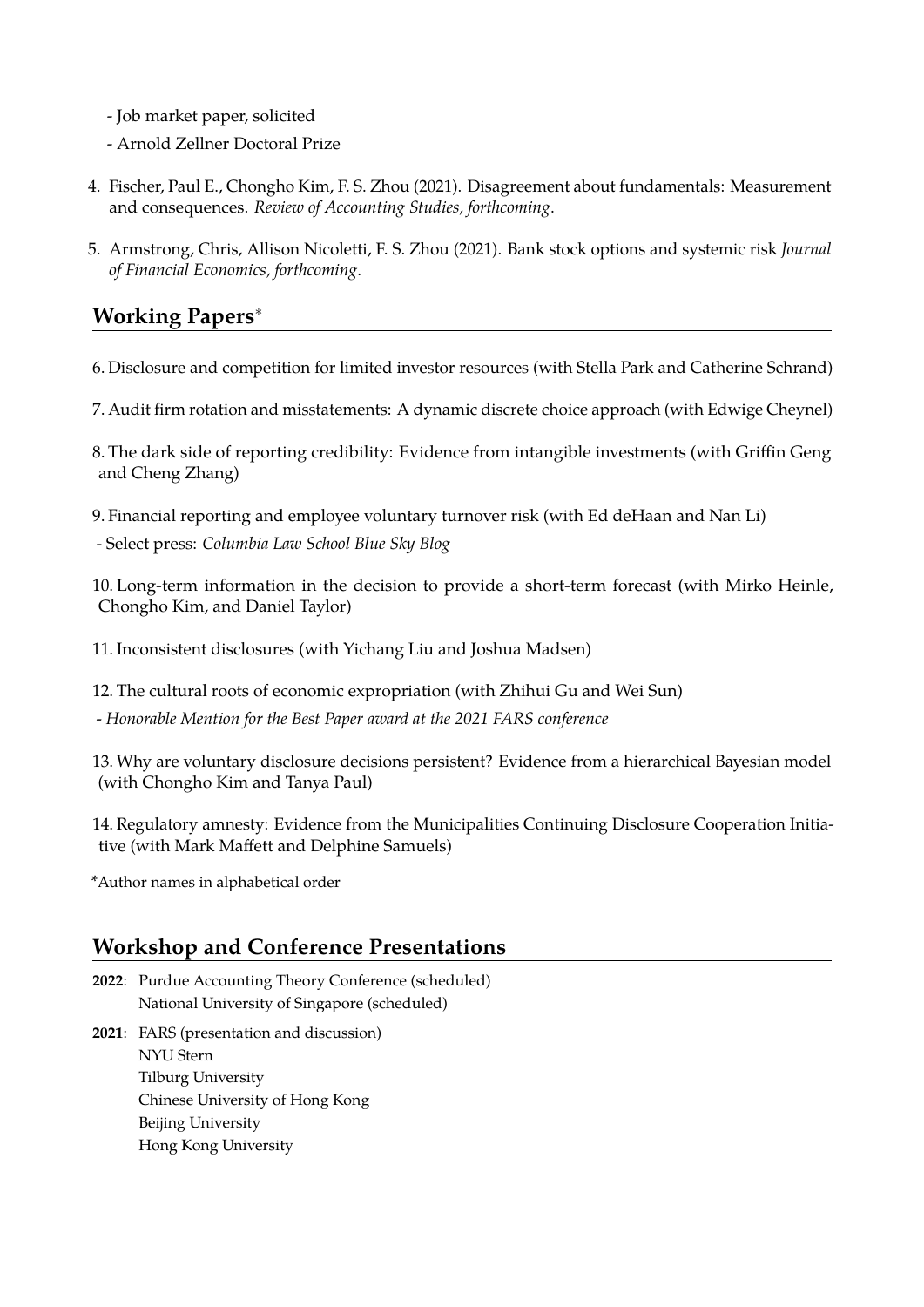Dartmouth College (scheduled) Michigan State University (scheduled) Yale Fall Accounting Conference (scheduled)

#### **2020**: FARS (discussion) Wharton Stanford Summer Camp (discussion)

Columbia Business School University of Minnesota The 8th Workshop on Audit Quality by EIASM (Italy) Harvard Business School Washington University at St. Louis

**2019**: Hawaii Accounting Research Conference FARS (presentation and discussion) Pennsylvania State University Wharton Spring Accounting Conference Colorado Summer Accounting Conference Rice University University of Miami

# **2018**: Wharton

**CMU** 

University of Southern Denmark

The 13th Workshop on Accounting and Economics by EIASM (Paris) Temple University Accounting Conference Tsinghua International Corporate Governance Conference (China)

Singapore Management University Accounting Symposium

**2017**: FARS (discussion) Wharton Helsinki Finance Summit (Finland) Theory and Inference in Capital Market Research Conference (Stanford)

**2016**: University of Michigan

Duke University University of Texas at Dallas MIT Wharton Stanford GSB University of Southern California London Business School University of Toronto AAA Annual Meeting Hong Kong University Hong Kong University of Science and Technology Accounting Symposium

- **2015**: University of Chicago
- **2014**: University of Chicago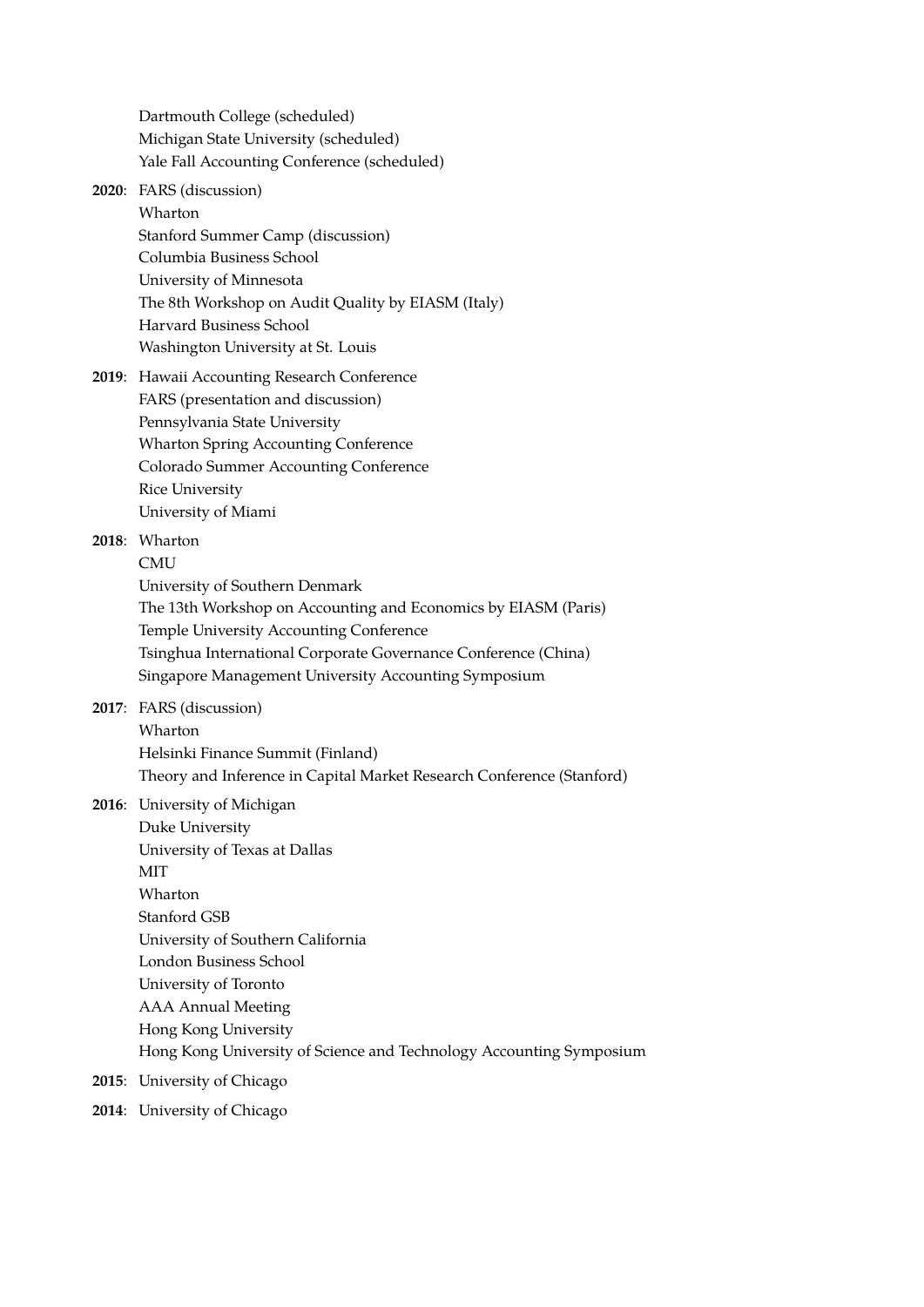# **Conference Participation**

|       | 2021: JAR Conference<br><b>MIT Asia Conference</b><br><b>UIC Accounting Conference</b>                                                                                                                       |
|-------|--------------------------------------------------------------------------------------------------------------------------------------------------------------------------------------------------------------|
|       | 2020: JAR Conference<br>JAE Conference<br><b>Tilburg Accounting Winter Camp</b><br><b>RAST Conference</b>                                                                                                    |
|       | 2019: FARS<br>Columbia Junior Accounting Faculty Conference<br><b>JAR</b> Conference<br>Jr. Accounting Theory Conference<br>JAE Conference<br>Theory and Inference in Accounting Research (Stanford)         |
|       | 2018: JAR Conference<br><b>Wharton Spring Accounting Conference</b><br>Jr. Accounting Theory Conference<br><b>JAE</b> Conference<br><b>RAST Conference</b>                                                   |
|       | 2017: FARS<br><b>JAR</b> Conference<br><b>Wharton Spring Accounting Conference</b><br>Jr. Accounting Theory Conference<br>JAE Conference                                                                     |
|       | 2016: JAR Conference<br>Jr. Accounting Theory Conference<br><b>RAST Conference</b><br>JAE Conference                                                                                                         |
|       | 2015: JAR Conference<br>Media and Communications Conference<br>Moody's Financial Analysis of Local Governments Conference<br>Jr. Accounting Theory Conference<br><b>AAA Annual Meeting</b><br>JAE Conference |
|       | 2014: McCombs Accounting Research Conference<br><b>JAR</b> Conference<br>Chicago-Minnesota Theory Conference<br>Advanced Causal Inference Workshop (Northwestern & Duke University)                          |
|       | 2013: JAR Conference                                                                                                                                                                                         |
|       | 2012: JAR Conference                                                                                                                                                                                         |
| 2011: | Tilburg Accounting Spring Camp                                                                                                                                                                               |